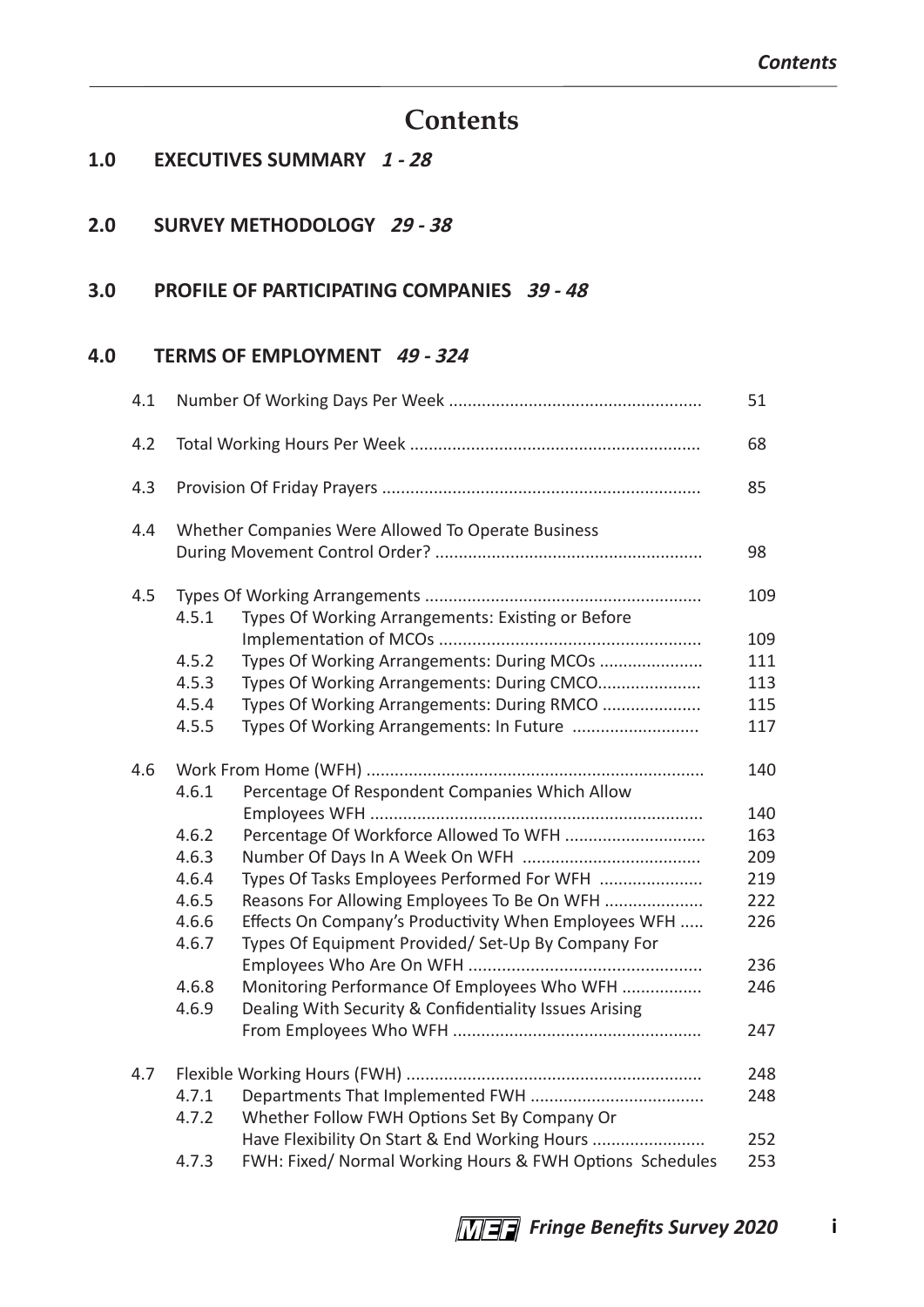| 4.8 |        |                                                            | 261 |
|-----|--------|------------------------------------------------------------|-----|
|     | 4.8.1  | Departments That Implemented Staggered Working Hours       | 261 |
|     | 4.8.2  | Staggered Working Hours - Working Schedules                | 265 |
| 4.9 |        | Advantages, Disadvantages & Challenges Of Flexible Working |     |
|     |        |                                                            | 269 |
|     | 4.9.1  |                                                            | 269 |
|     | 4.9.2  |                                                            | 270 |
|     | 4.9.3  |                                                            | 271 |
|     |        |                                                            | 281 |
|     | 4.10.1 |                                                            | 281 |
|     | 4.10.2 |                                                            | 282 |
|     |        |                                                            | 289 |
|     |        |                                                            | 296 |
|     | 4.12.1 | Whether Company Allows Employees To Opt For Early          |     |
|     |        |                                                            | 296 |
|     | 4.12.2 | Retirement Benefits: Employer's Statutory Contribution     | 300 |
|     | 4.12.3 |                                                            | 315 |
|     |        |                                                            | 320 |

### **5.0 LEAVES ENTITLEMENT 325 - 494**

| 5.1 |                                               | 327               |
|-----|-----------------------------------------------|-------------------|
| 5.2 | 5.2.1<br>5.2.2                                | 345<br>345<br>360 |
| 5.3 |                                               | 369               |
| 5.4 |                                               | 385               |
| 5.5 |                                               | 394               |
| 5.6 |                                               | 408               |
| 5.7 | Bereavement/ Compassionate/ Family Care Leave | 422               |
| 5.8 |                                               | 437               |
| 5.9 |                                               | 440               |
|     |                                               | 447               |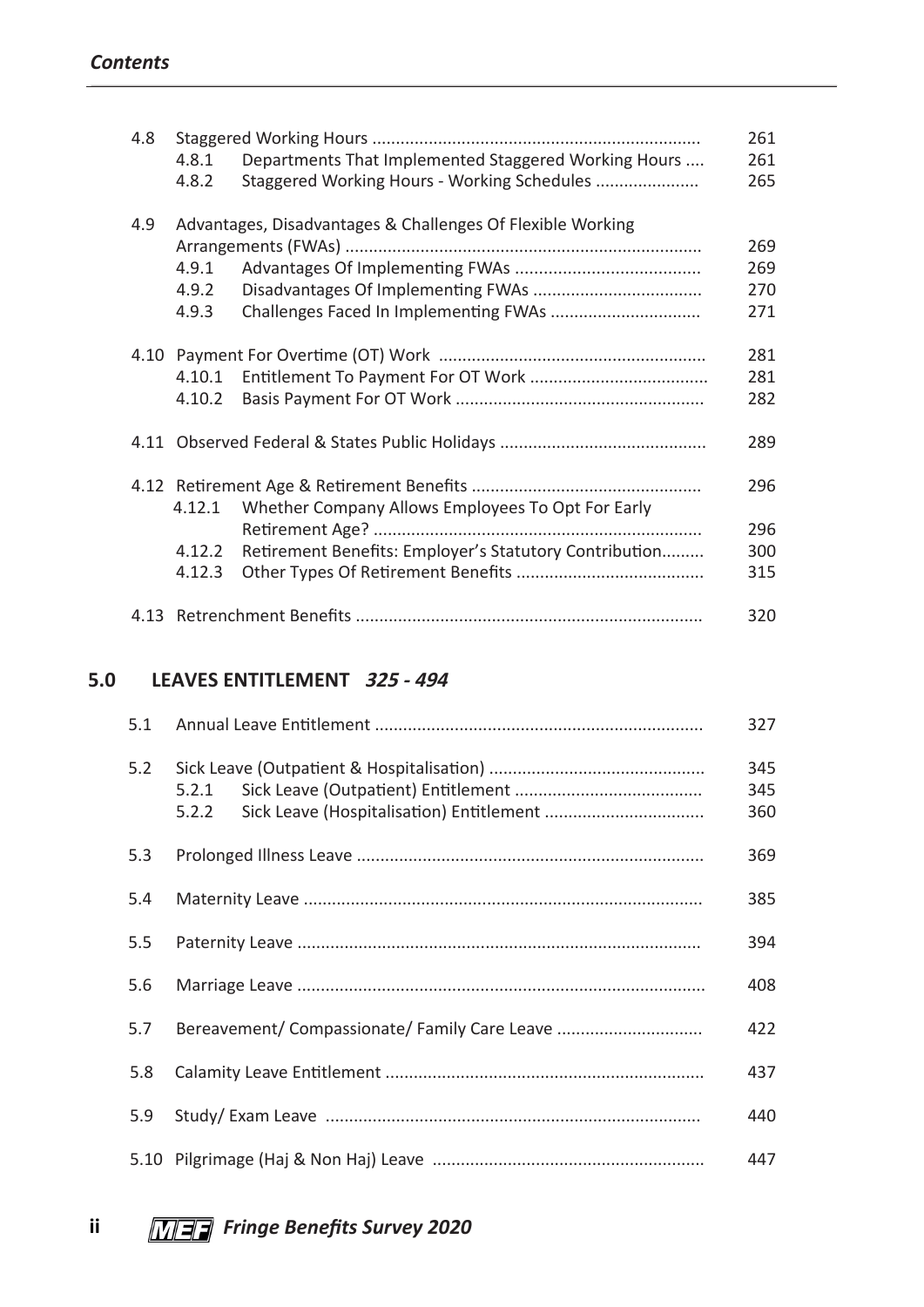|  | 456. |
|--|------|
|  | 163  |
|  | 166  |
|  |      |

## **6.0 MEDICAL/ HEALTH BENEFITS 495 - 616**

| 6.1 |       |                                                           | 497 |
|-----|-------|-----------------------------------------------------------|-----|
|     | 6.1.1 | Payment For Outpatient Medical Treatment                  | 507 |
|     | 6.1.2 |                                                           | 509 |
|     | 6.1.3 | Average Outpatient Medical Expenses Per Employee          |     |
|     |       |                                                           | 524 |
|     | 6.1.4 | Provision Of Outpatient Benefits To Employees             |     |
|     |       |                                                           | 525 |
| 6.2 |       |                                                           | 528 |
|     | 6.2.1 | Provision Of Hospitalisation/ In-Patient Benefits         | 528 |
|     | 6.2.2 | Payment For Hospitalisation/ In-Patient Expenses          | 538 |
|     | 6.2.3 | Hospitalisation & Surgical Insurance Coverage             | 540 |
|     | 6.2.4 | Limit For Hospitalisation/ In-Patient Benefits            | 549 |
|     | 6.2.5 | Types Of Hospitals To Seek In-Patient/ Hospitalisation    |     |
|     |       |                                                           | 558 |
|     | 6.2.6 | Ward Entitlement & Limit Of Ward Charges For              |     |
|     |       |                                                           | 559 |
|     | 6.2.7 | Average Hospitalisation/In-Patient Expenses Paid By       |     |
|     |       |                                                           | 574 |
|     | 6.2.8 | Provision Of Hospitalisation Benefits To Employees        |     |
|     |       |                                                           | 575 |
| 6.3 |       | Extension Of Outpatient & Hospitalisation Benefits To     |     |
|     |       |                                                           | 578 |
|     | 6.3.1 | Provision Of Outpatient Benefits To Employee's Dependants | 578 |
|     | 6.3.2 | Extension Of Hospitalisation Benefits To Employee's       |     |
|     |       |                                                           | 587 |
| 6.4 |       |                                                           | 594 |
| 6.5 |       |                                                           | 609 |
|     |       |                                                           |     |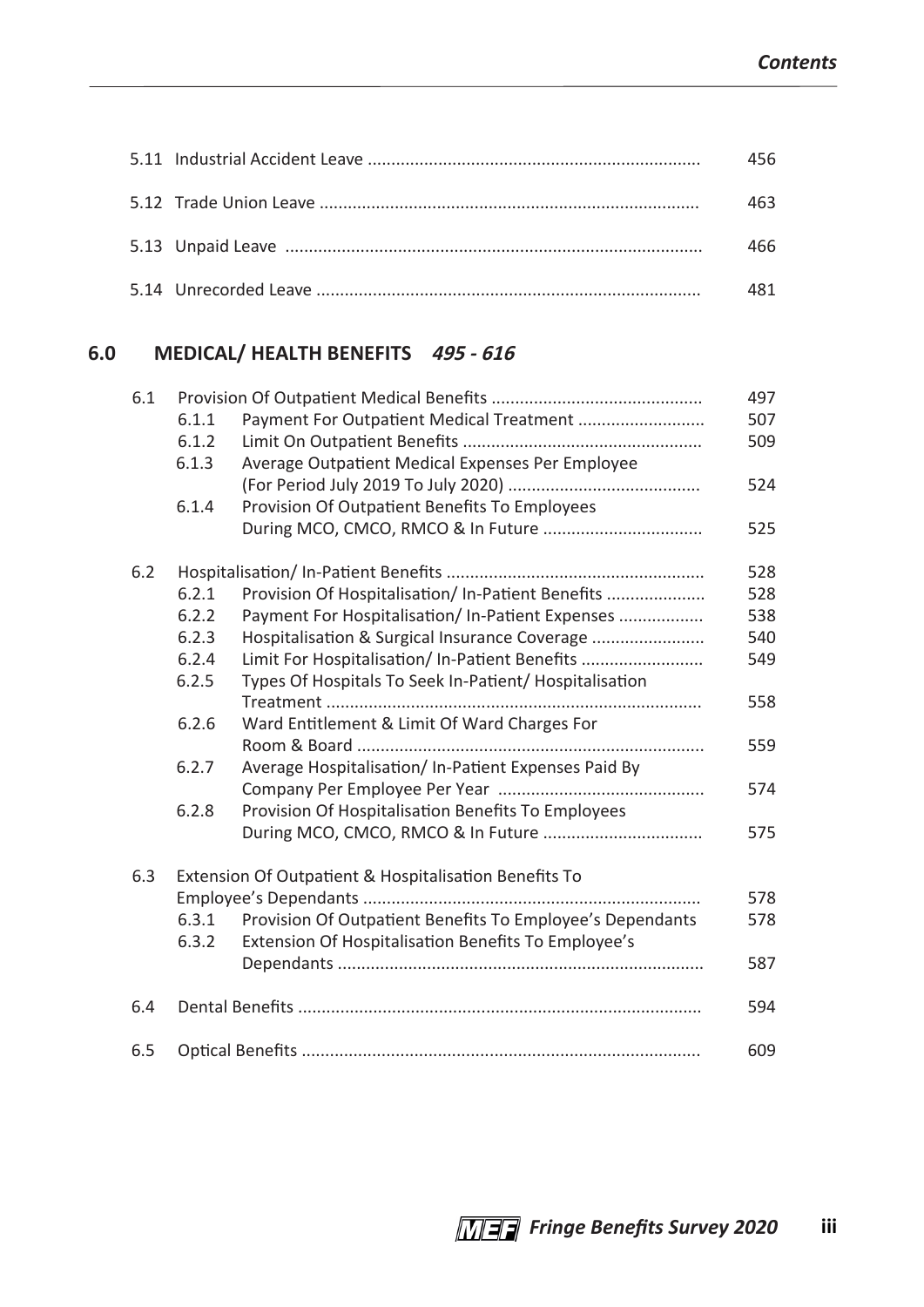### **7. ALLOWANCES AND REIMBURSEMENTS 617 - 798**

| 7.1 |                                                                                                      | 619        |
|-----|------------------------------------------------------------------------------------------------------|------------|
| 7.2 | Provision Of Car Mileage Reimbursemement<br>7.2.1                                                    | 632<br>632 |
|     | Provision Of Motorcycle Mileage Reimbursement<br>7.2.2                                               | 640        |
| 7.3 |                                                                                                      | 648        |
| 7.4 | Fixed Monthly Toll Allowance Or Reimbursement                                                        | 652        |
| 7.5 |                                                                                                      | 657        |
| 7.6 | Vehicle Maintenance Allowance Or Reimbursement                                                       | 659        |
| 7.7 | Outstation/ Subsistence Allowance Or Reimbursement                                                   | 660        |
|     | Whether Companies Required Employees To Travel<br>7.7.1                                              |            |
|     | On Company's Business During MCO/ CMCO/ RMCO/                                                        | 660        |
|     | Provision Of Outstation/ Subsistence Allowance<br>7.7.2                                              |            |
|     | Provision Of Reimbursement For Outstation Expenses<br>7.7.3                                          | 661        |
|     |                                                                                                      | 665        |
|     | 7.7.4<br>Provision Of Accommodation Or Hotel Allowance<br>During Outstation (Travel Within Malaysia) | 667        |
|     | Provision Of Laundry Allowance During Outstation<br>7.7.5                                            |            |
|     |                                                                                                      | 669        |
| 7.8 | Overseas Business Trip Allowance Or Reimbursement                                                    | 683        |
|     | 7.8.1<br>Provision Of Fixed Overseas Business Trip Allowance                                         | 683        |
|     | Provision Of Hotel/ Accommodation Allowance<br>7.8.2                                                 | 686        |
|     | Class Of Air Travel Entitlement For Overseas Business Trip<br>7.8.3                                  | 688        |
|     | Provision Of Outfit Allowance For Overseas Business Trip<br>7.8.4                                    | 689        |
| 7.9 | Fixed Business Entertainment Allowance Or Reimbursement                                              | 710        |
|     |                                                                                                      | 718        |
|     | 7.10.1                                                                                               | 718        |
|     | 7.10.2                                                                                               | 719        |
|     |                                                                                                      | 730        |
|     |                                                                                                      | 737        |
|     |                                                                                                      | 742        |